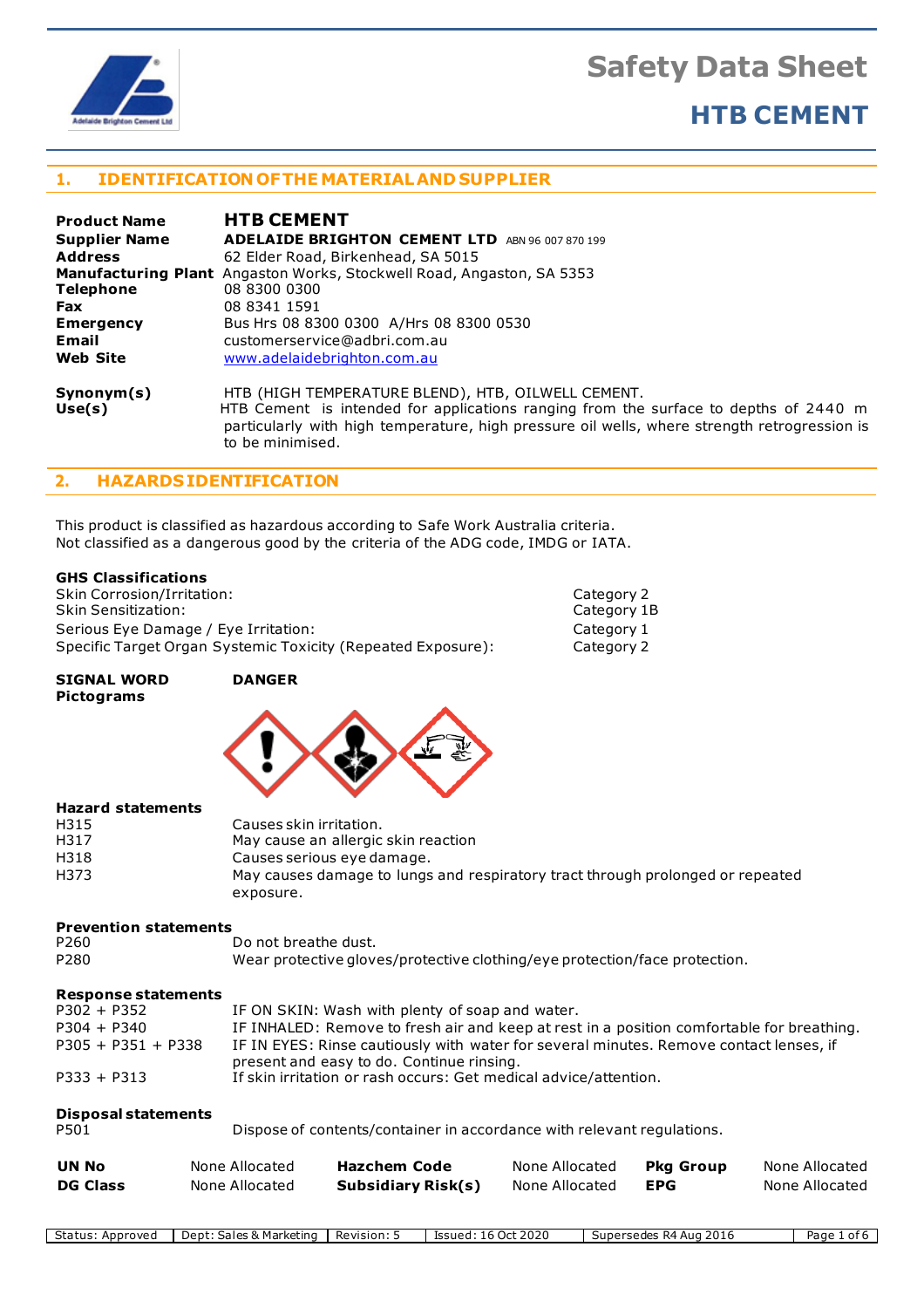

## **HTB CEMENT**

## **3. COMPOSITION/INFORMATION ONINGREDIENTS**

| <b>Ingredient</b><br>PORTLAND CEMENT CLINKER | <b>Formula</b><br>Not Available     | Conc.<br>$< 70\%$ | CAS No.<br>65997-15-1                                                                     |  |
|----------------------------------------------|-------------------------------------|-------------------|-------------------------------------------------------------------------------------------|--|
| <b>GYPSUM</b>                                | CaSO <sub>4</sub> 2H <sub>2</sub> O | $3 - 8\%$         | 10101-41-4                                                                                |  |
| SILICA FLOUR                                 | SiO <sub>2</sub>                    | $25 - 30\%$       | 14808-60-7                                                                                |  |
| CRYSTALLINE SILICA FROM SILICA FLOUR         | (Quartz) $SiO2$                     | $<$ 27%           | 14808-60-7                                                                                |  |
| CHROMIUM (VI) HEXAVALENT                     | $Cr^{6+}$                           | Trace             | 18540-29-9                                                                                |  |
|                                              |                                     |                   |                                                                                           |  |
| <b>FIRST AID MEASURES</b><br>4.              |                                     |                   |                                                                                           |  |
|                                              |                                     |                   |                                                                                           |  |
| Eve                                          |                                     |                   | Flush thoroughly with flowing water for at least 15 minutes and seek medical attention if |  |

- **Eye Figust** Flush thoroughly with flowing water for at least 15 minutes and seek medical attention if symptoms persist. If wet cement is splashed into the eyes flush thoroughly with flowing water for 15 minutes and seek urgent medical attention.
- **Inhalation** Remove from dusty area to fresh air. If symptoms persist, seek medical attention.
- **Skin** Remove heavily contaminated clothing immediately. Wash off skin thoroughly with water. A shower may be required. Seek medical attention for persistent irritation or burning of the skin
- **Ingestion Rinse mouth and lips with water.** Do not induce vomiting. Give water to drink to dilute stomach contents. If symptoms persist, seek medical attention.
- **Advice to Doctor** Treat symptomatically.
- **First Aid Facilities** Eye wash station.

## **Additional Information - Aggravated Medical Conditions**

- **Inhalation Over exposure resulting from prolonged and repeated inhalation of dust containing** crystalline silica can cause bronchitis, silicosis (scarring of the lung.) It may also increase the risk of scleroderma (a disease affecting the connective tissue of the skin, joints, blood vessels and internal organs) and lung cancer. Epidemiological studies have shown that smoking increases the risk of bronchitis, silicosis (scaring of the lung) and lung cancer in persons exposed to crystalline silica.
- **Skin Prolonged and repeated skin contact with cement in wet concrete, mortars and slurries** may result in irritant dermatitis or alkaline burns.
- **Eye I**rritating to the eye. If wet cement is splashed into the eye alkaline burns can cause permanentdamage.

## **5. FIREFIGHTING**

| Flammability              | Non flammable. Does not support combustion of other materials.        |
|---------------------------|-----------------------------------------------------------------------|
| <b>Fire and Explosion</b> | No fire or explosion hazard exists.                                   |
| Extinguishing             | Non flammable; use suitable extinguishing agent for surrounding fire. |
| Hazchem Code              | None.                                                                 |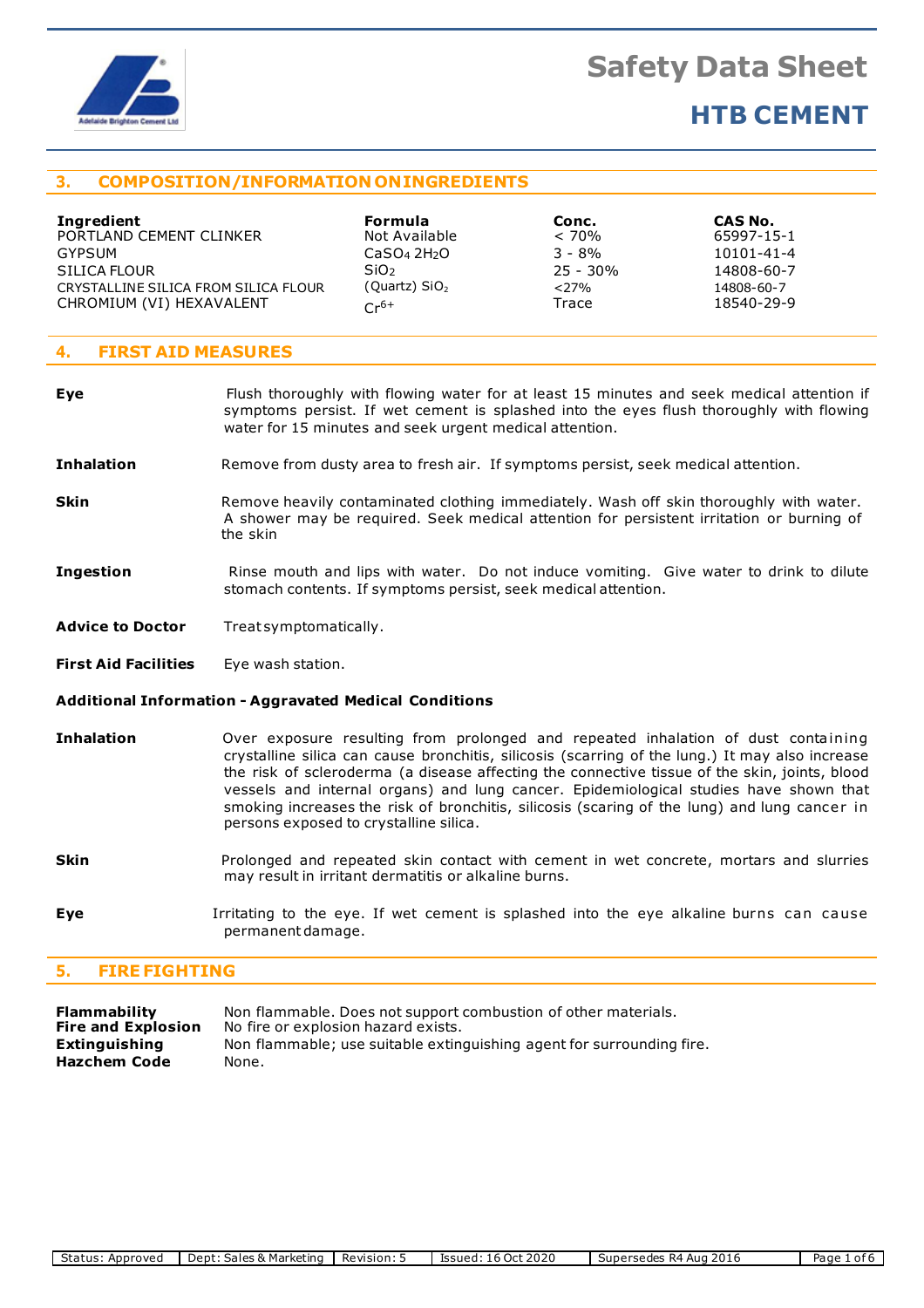

**Procedures**

**Safety Data Sheet**

## **HTB CEMENT**

## **6. ACCIDENTALRELEASE MEASURES**

| <b>Spillage</b>  | If spilt (bulk), contact emergency services if appropriate. Wear dust-proof goggles,<br>PVC/rubber gloves, a Class P2 respirator (where an inhalation risk exists), coveralls and<br>rubber boots. Clear area of all unprotected personnel. Prevent spill entering drains or<br>waterways. Collect and place in sealable containers for disposal or reuse.<br>Avoid<br>generating dust. |
|------------------|-----------------------------------------------------------------------------------------------------------------------------------------------------------------------------------------------------------------------------------------------------------------------------------------------------------------------------------------------------------------------------------------|
|                  |                                                                                                                                                                                                                                                                                                                                                                                         |
| <b>Emergency</b> | Follow safety requirements for personal protection under Section 8 Exposure                                                                                                                                                                                                                                                                                                             |

## **7. HANDLING AND STORAGE**

## **Storage** Store in a cool, dry, well ventilated area, removed from excessive moisture and heat. Storage of bulk cement may be in concrete silos or steel bins. Ensure packages are adequately labelled, protected from physical damage and sealed when not in use.

**Handling** Before use carefully read the product label. Use of safe work practices are recommended to avoid eye or skin contact and inhalation. Observe good personal hygiene, including washing hands before eating. Prohibit eating, drinking and smoking in contaminated areas.

**Property/** Refer to Section 13. **Environmental**

## **8. EXPOSURECONTROLS/PERSONALPROTECTION**

Controls/Personal Protection.

| <b>Ventilation</b>                  | Do not inhale dust/powder. Use with adequate ventilation. Where a dust inhalation<br>hazard exists, mechanical extraction ventilation is recommended. Maintain dust levels<br>below the recommended exposure standard.                                                                                                                                                                                                        |
|-------------------------------------|-------------------------------------------------------------------------------------------------------------------------------------------------------------------------------------------------------------------------------------------------------------------------------------------------------------------------------------------------------------------------------------------------------------------------------|
| <b>Exposure</b><br><b>Standards</b> | CHROMIUM (VI) HEXAVALENT (18540-29-9)<br>ES-TWA: 0.05 mg/m <sup>3</sup> (Chromium VI compounds)<br>GYPSUM (10101-41-4)<br>ES-TWA: 10 mg/m <sup>3</sup> (Respirable Dust)<br>PORTLAND CEMENT (65997-15-1)<br>ES-TWA: 10 mg/m <sup>3</sup> (Respirable Dust)<br>SILICA, CRYSTALLINE - QUARTZ (14808-60-7)<br>ES-TWA: 0.05 mg/m <sup>3</sup> (Respirable Dust). Under Model WHS Law adopted in most<br>Australian jurisdictions. |
| <b>PPE</b>                          | Wear dust-proof goggles and rubber or PVC gloves. Where an inhalation risk exists, wear<br>a Class P2 respirator. If there is potential for prolonged and/or excessive skin contact,<br>wear coveralls. At high dust levels, wear a Class P3 respirator or a Powered Air Purifying                                                                                                                                            |



Respirator (PAPR) with Class P3 filter.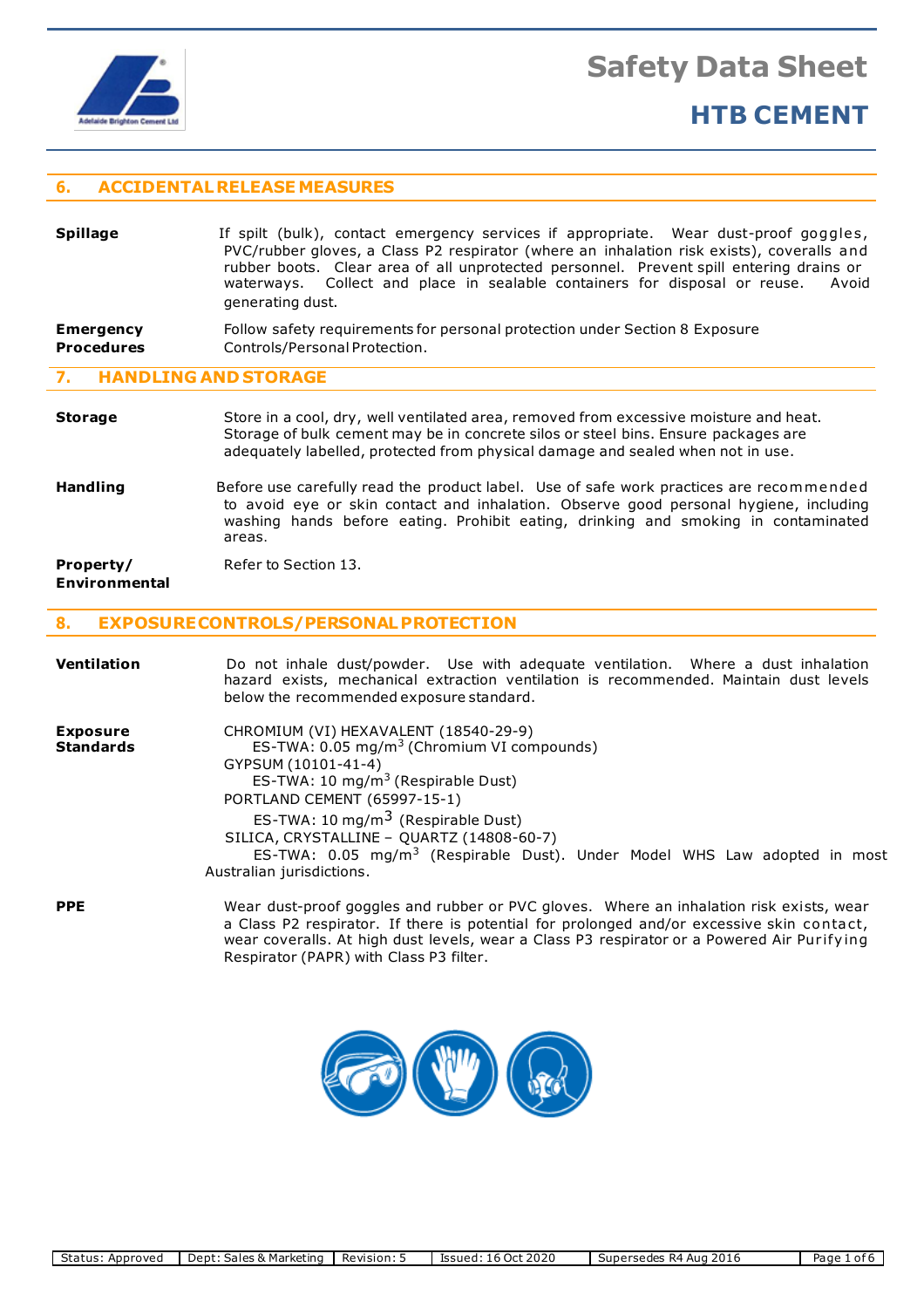

## **HTB CEMENT**

## **9. PHYSICALAND CHEMICALPROPERTIES**

**Vapour Density Bulk Density**

**Odour** Odourless **Specific Gravity** 2.5 to 3.2 **pH Approximately 12 4 % Volatiles** Mot Available **Vapour Pressure Not Available Commability Flammability** and Mon Flammable Non Flammable **Non-** Not Relevant **Non-** Not Relevant **Boiling Point Not Available <b>Upper Explosion Limit** Not Relevant **Not Relevant Not Relevant Not Relevant Not Relevant Melting Point** > 1200C **Lower Explosion Limit** Not Relevant **Evaporation Rate** Not Available **Autoignition Temperature** Not Available

**Appearance** Fine grey powder **Solubility (water)** Slight, hardens on mixing with water

1200 - 1600 kg/m3 20 - 40% of particles are < 7 um (Respirable range)

## **10 . STABILITY AND REACTIVITY**

**Chemical Stability** Chemically Stable

**Conditions to Avoid** Keep free of moisture

**Incompatible** Incompatible with oxidising agents (eg hypochlorites), ethanol, acids (eg hydrofluoric acid) **Materials** and interhalogens (eg chlorine trifluoride). Water contact may increase product

**Decomposition** Unlikely to evolve toxic gases when heated to decomposition.

## **Products**

## **Hazardous Reactions** None

## **11 . TOXICOLOGICALINFORMATION**

| <b>Acute Toxicity</b> | No known toxicity data available for this product. |
|-----------------------|----------------------------------------------------|
|-----------------------|----------------------------------------------------|

| Eye | Irritant upon contact with dust. Over exposure may result in pain, redness, corneal burns |  |  |
|-----|-------------------------------------------------------------------------------------------|--|--|
|     | and ulceration with possible permanent damage.                                            |  |  |

**Inhalation I**rritating to the respiratory system, causing coughing and sneezing. Over exposure may result in severe mucous membrane irritation and bronchitis. Hexavalent chromium is reported to cause respiratory sensitisation, however due to the trace amount present, a hazard is not anticipated under normal conditions of use. Crystalline silica can cause silicosis (lung disease) with prolonged and repeated exposure so a dust mask should be worn at all times whilst working with HTB Cement.

**Skin I**rritating to the skin. Prolonged and repeated contact with powder or wetted form may result in skin rash, dermatitis and sensitisation.

**Ingestion** Slightly corrosive. Ingestion may result in burns to the mouth and throat, with vomiting and abdominal pain. Due to product form, ingestion is not considered a likely exposure route.

**Mutagenicity** Insufficient data available for this product to classify as a mutagen.

**Carcinogenicity** HTB Cement is not classified as a carcinogen by NOHSC. Crystalline silica and hexavalent chromium compounds are classified as carcinogenic to humans (IARC Group 1) so correct handling practices should be utilised at all times when using the product.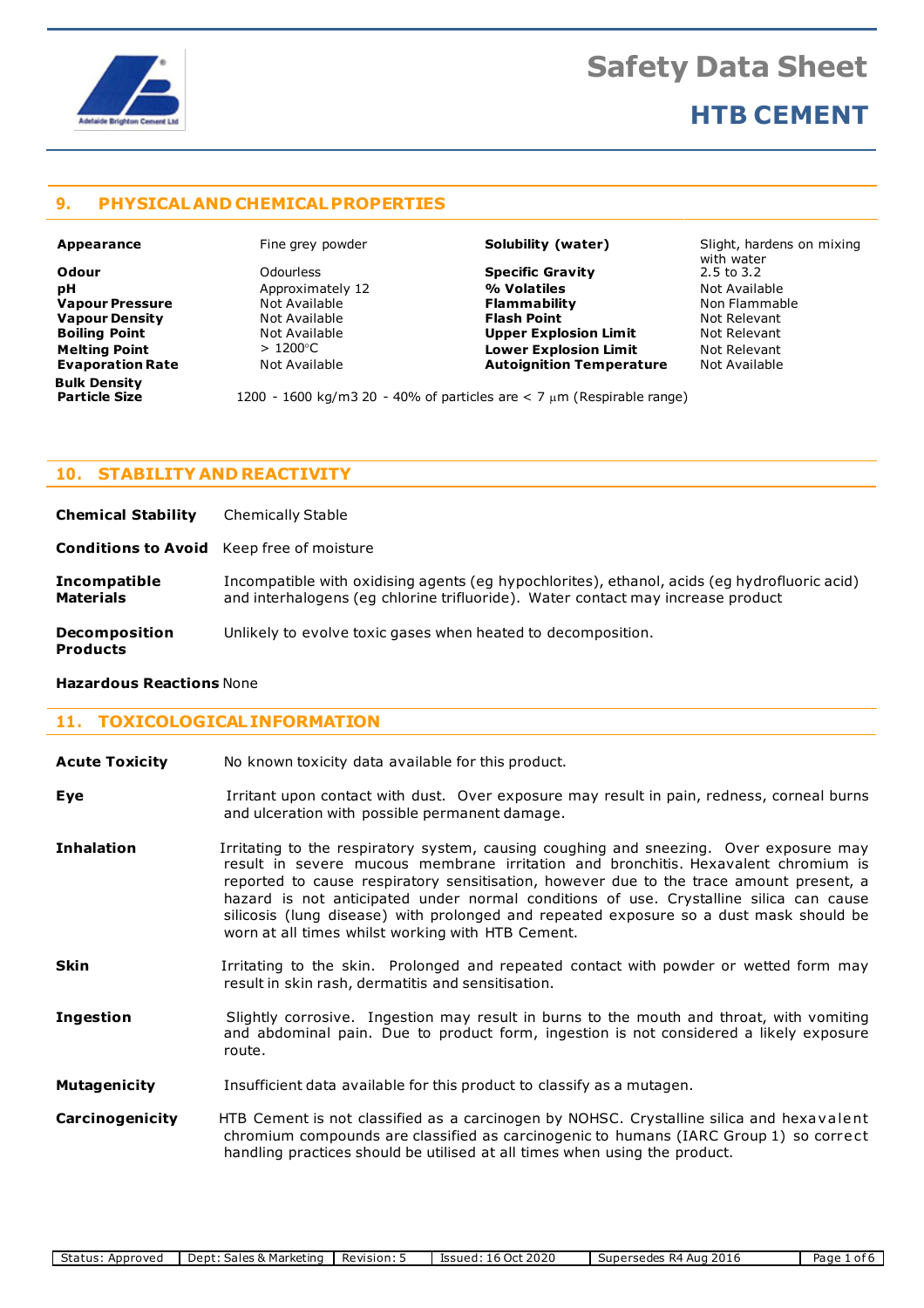

## **12 . ECOLOGICALINFORMATION**

| <b>Toxicity</b>                                  | Product forms an alkaline slurry when mixed with water. This product is non toxic to<br>aquatic life forms when present in cured solid form. Large quantities, especially in static<br>water, will result in increased pH levels which may result in death of aquatic life.<br>Product is persistent and would have a low degradability. |  |  |  |
|--------------------------------------------------|------------------------------------------------------------------------------------------------------------------------------------------------------------------------------------------------------------------------------------------------------------------------------------------------------------------------------------------|--|--|--|
| <b>Persistence &amp;</b><br><b>Degradability</b> |                                                                                                                                                                                                                                                                                                                                          |  |  |  |
| Mobility in soil                                 | A low mobility would be expected in a landfill situation.                                                                                                                                                                                                                                                                                |  |  |  |
| 13. DISPOSAL CONSIDERATIONS                      |                                                                                                                                                                                                                                                                                                                                          |  |  |  |

## **Waste Disposal** Reuse or recycle where possible. Alternatively, ensure product is covered with moist soil to prevent dust generation and dispose of to an approved landfill site. Contact the manufacturer for additional information.

**Legislation** Dispose of in accordance with relevant local legislation. Keep out of sewer and stormwater drains.

## **14 . TRANSPORTINFORMATION**

Not classified as a dangerous good by the criteria of the ADG Code.

Transport is by rail or road in bulk or bag form.

Drivers of trucks transporting bagged product should ensure that the bags are properly restrained.

| <b>DG Class</b>      | None Allocated | Subsidiary Risk(s) | None Allocated | <b>EPG</b>       | None Allocated |
|----------------------|----------------|--------------------|----------------|------------------|----------------|
| UN No                | None Allocated | Hazchem Code       | None Allocated | <b>Pka Group</b> | None Allocated |
| <b>Shipping Name</b> | None Allocated |                    |                |                  |                |

## **15 . REGULATORYINFORMATION**

| Poison      | A poison schedule number has not been allocated to this product using the criteria in the |
|-------------|-------------------------------------------------------------------------------------------|
| Schedule    | Standard for the Uniform Scheduling of Drugs and Poisons (SUSDP).                         |
| <b>AICS</b> | All chemicals listed on the Australian Inventory of Chemical Substances (AICS).           |

## **16 . OTHERINFORMATION**

**Additional** CEMENT CONTACT DERMATITIS: Individuals using wet cement, mortar, grout or concrete **Information** could be at risk of developing cement dermatitis. Symptoms of exposure include itchy,

 tender, swollen, hot, cracked or blistering skin with the potential for sensitisation. The dermatitis is due to the presence of soluble hexavalent chromium.

IARC – GROUP 1 – PROVEN HUMAN CARCINOGEN. This product contains an ingredient for which there is sufficient evidence to have been classified by the International Agency for Research into Cancer as a human carcinogen. The use of products known to be human carcinogens should be strictly monitored and controlled.

RESPIRATORS: In general the use of respirators should be limited and engineering controls employed to avoid exposure. If respiratory equipment must be worn ensure correct respirator selection and training is undertaken. Remember that some respirators may be extremely uncomfortable when used for long periods. The use of air powered or air supplied respirators should be considered where prolonged or repeated use is necessary.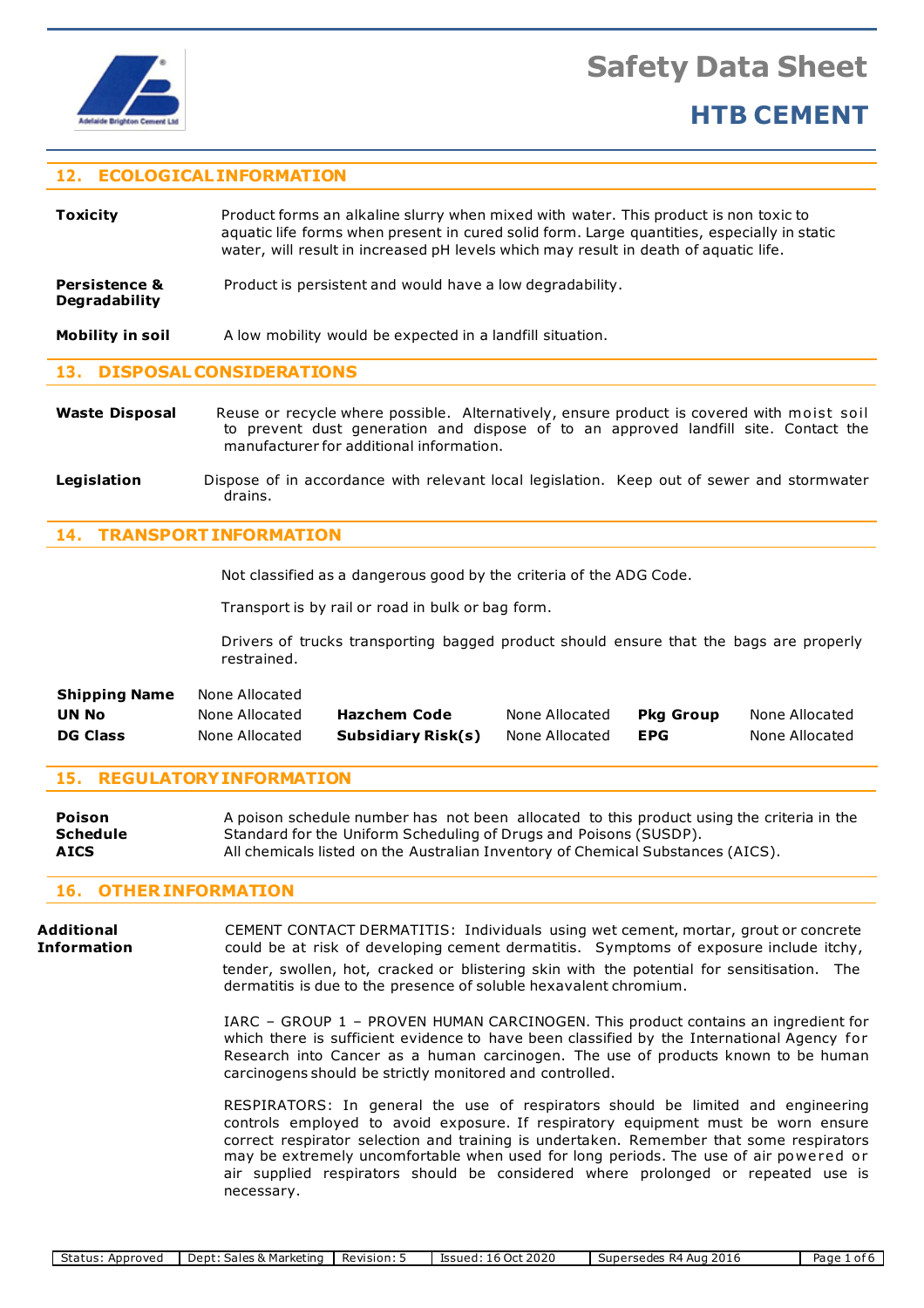

# **HTB CEMENT**

PERSONAL PROTECTIVE EQUIPMENT GUIDELINES: The Recommendation for protective equipment contained within this SDS report is provided as a guide only. Factors such as method of application, working environment, quantity used, product concentration and the availability of engineering controls should be considered before final selection of personal protective equipment is made.

HEALTH EFFECTS FROM EXPOSURE: It should be noted that the effects from exposure to this product will depend on several factors including: frequency and duration of use; quantity used; effectiveness of control measures; protective equipment used and method of application. Given that it is impractical to prepare an SDS report which would encompass all possible scenarios, it is anticipated that users will assess the risks and a pply control methods where appropriate.

ABBREVIATIONS : SDS – Safety Data Sheet  $mg/m<sup>3</sup>$  – Milligrams per cubic metre ppm – Parts Per Million ES-TWA – Exposure Standard - Time Weighted Average CNS – Central Nervous System NOS – Not Otherwise Specified  $pH$  – relates to hydrogen ion concentration – this value will relate to a scale of 0 – 14, where 0 is highly acidic and 14 is highly alkaline. CAS# - Chemical Abstract Service Number – used to uniquely identify chemical compounds. IARC – International Agency for Research on Cancer **Report Status** This document has been compiled by Adelaide Brighton Cement the manufacturer of the product and serves as the manufacturer's Safety Data Sheet. While the information in this Safety Data Sheet has been prepared in good faith, Adelaide Brighton Cement Limited does not warrant that the information is accurate, complete or up to date. **Contact Point** For further information on this product contact: Telephone: Office hours 08 8300 0300 08 8300 0530 Facsimile: 08 8341 1591 Web site: [www.adelaidebrighton.com.au](http://www.adelaidebrighton.com.au/) **Advice Note** The information in this document is believed to be accurate. Please check the currency of this SDS by contacting: 08 8300 0300 or [www.adelaidebrighton.com.au](http://www.adelaidebrighton.com.au/) Each user of any information, or any product referred to, in this Safety Data Sheet must: • determine whether the information or product is suitable for their purpose; • assess and control any risks associated with the information or product; and • obtain professional advice in relation to the use of the information or product. To the extent permitted by law, Adelaide Brighton Cement Limited: • excludes all representations, warranties and guarantees in relation to any information in this Safety Data Sheet; and • will not be liable for any direct, indirect, consequential, incidental, special or economic

loss (including but not limited to any loss of actual or anticipated profits, revenue, savings, production, business, opportunity, access to markets, goodwill, reputation, publicity, or use) arising from any use of or reliance on any information in this Safety Data Sheet.